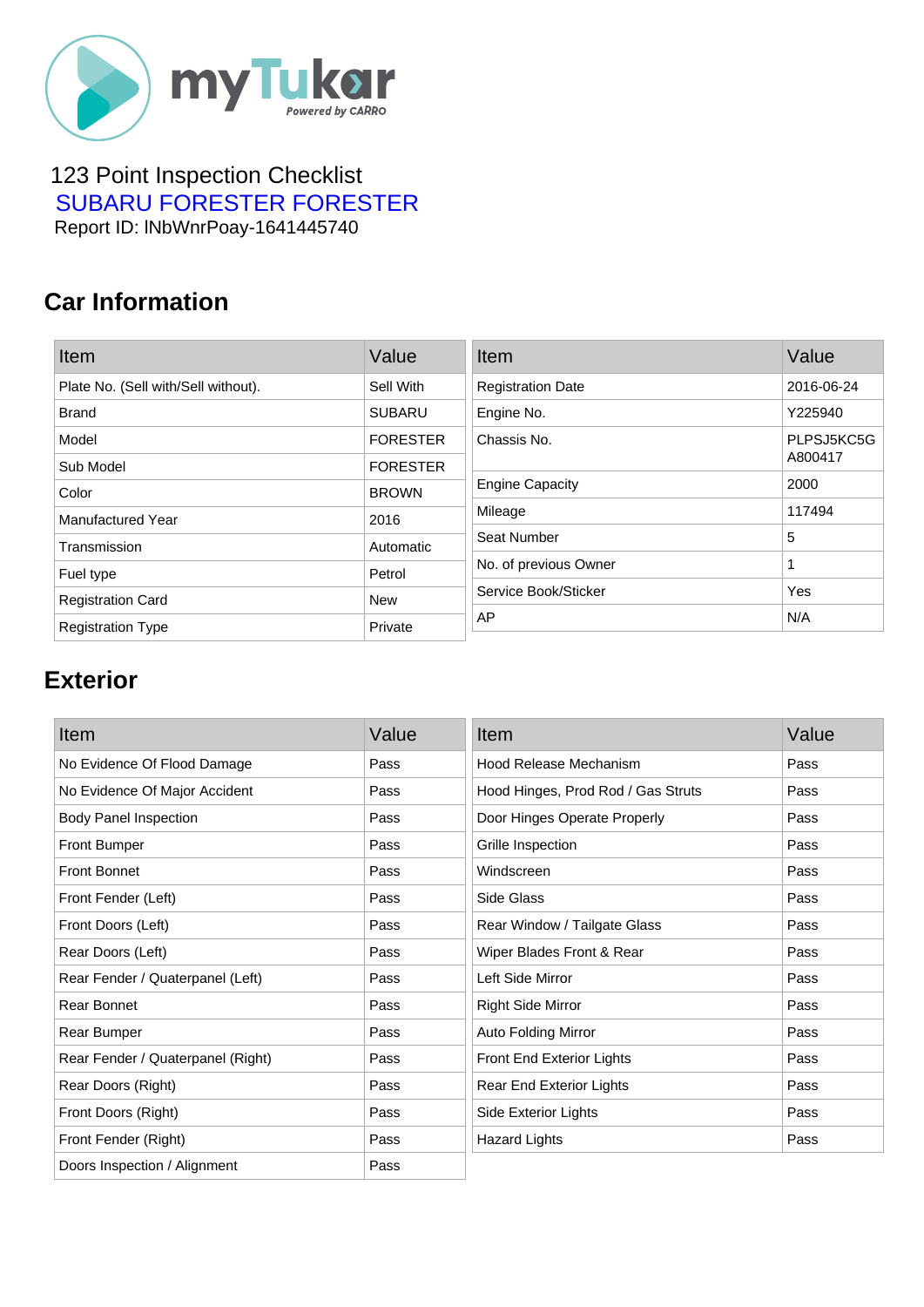## **Interior**

| Item                                 | Value | Item                                         | Value |
|--------------------------------------|-------|----------------------------------------------|-------|
| Airbags                              | 6     | Sun Visors, Vanity Mirror & Light            | Fail  |
| Safety Belts                         | Pass  | Dashboard                                    | Pass  |
| Radio / Cassette / Cd/Dvd Player     | Pass  | Dashboard Drawer                             | Pass  |
| Antenna                              | Pass  | <b>Interior Carpet</b>                       | Pass  |
| Alarm / Theft Deterrent System       | Fail  | <b>Floor Mats</b>                            | Pass  |
| <b>Speakers</b>                      | Pass  | Door Trim & Door Panels                      | Pass  |
| Reverse Camera                       | Pass  | Headlining                                   | Pass  |
| Air Conditioning System              | Pass  | <b>Front Seat</b>                            | Fail  |
| Air Conditioning Switch Panel        | Pass  | <b>Rear Seat</b>                             | Pass  |
| Center Armrest / Console             | Pass  | Seat & Head Restraint Adjustment             | Pass  |
| <b>Front Aircon Vents</b>            | Pass  | <b>Folding Seats</b>                         | Pass  |
| <b>Rear Aircon Vents</b>             | N/A   | <b>Heated Seats</b>                          | N/A   |
| Clock                                | Pass  | <b>Cooled Seats</b>                          | N/A   |
| Tilt / Telescopic Steering Wheel     | Pass  | Sunroof / Moonroof                           | N/A   |
| <b>Steering Wheel Controls</b>       | Pass  | Convertible Top                              | N/A   |
| <b>Steering Wheel Condition</b>      | Pass  | Door Handles                                 | Pass  |
| Horn                                 | Pass  | Push Start Button System                     | N/A   |
| Indicator Light                      | Pass  | <b>Central Locking System</b>                | Pass  |
| <b>Warning Light</b>                 | Pass  | <b>Power Window Controls</b>                 | Pass  |
| <b>Tripmeter And Odometer</b>        | Pass  | <b>Remote Boot Release</b>                   | Pass  |
| Windscreen Wipers Switch             | Pass  | Fuel Cap Release                             | Pass  |
| Rear Window Wiper Switch             | Pass  | Luggage Compartment Trim & Cargo Net         | Pass  |
| <b>Paddle Shifters</b>               | N/A   | Luggage Compartment Light                    | Pass  |
| Interior Courtesy, Dome & Map Lights | Pass  | Luggage Board                                | Pass  |
| <b>Outside Rear View Mirrors</b>     | N/A   | Parcel Shelf / Speaker Board / Tonneau Cover | Pass  |
| Ashtrays                             | Pass  | Jack & Tool Kit                              | Pass  |
| Gear Knob                            | Pass  | Spare Tyre                                   | Pass  |
| Handbrake / Footbrake Lever          | Pass  |                                              |       |

# **Underbody**

| Item                  | Value | Item                             | Value |
|-----------------------|-------|----------------------------------|-------|
| <b>Exhaust System</b> | Pass  | Wheel Covers & Center Caps       | Pass  |
| 4X4 Operation         | Pass  | Rack And Pinion, Linkage & Boots | Pass  |
| Front Tyre (Left)     | Pass  | Control Arms & Ball Joints       | Pass  |
| Rear Tyre (Left)      | Pass  | Tie Rods & Idler Arm             | Pass  |
| Front Tyre (Right)    | Pass  | Sway Bars, Links & Bushings      | Pass  |
| Rear Tyre (Right)     | Pass  | Wheel Alignment                  | Pass  |
| <b>Rims</b>           | Pass  |                                  |       |